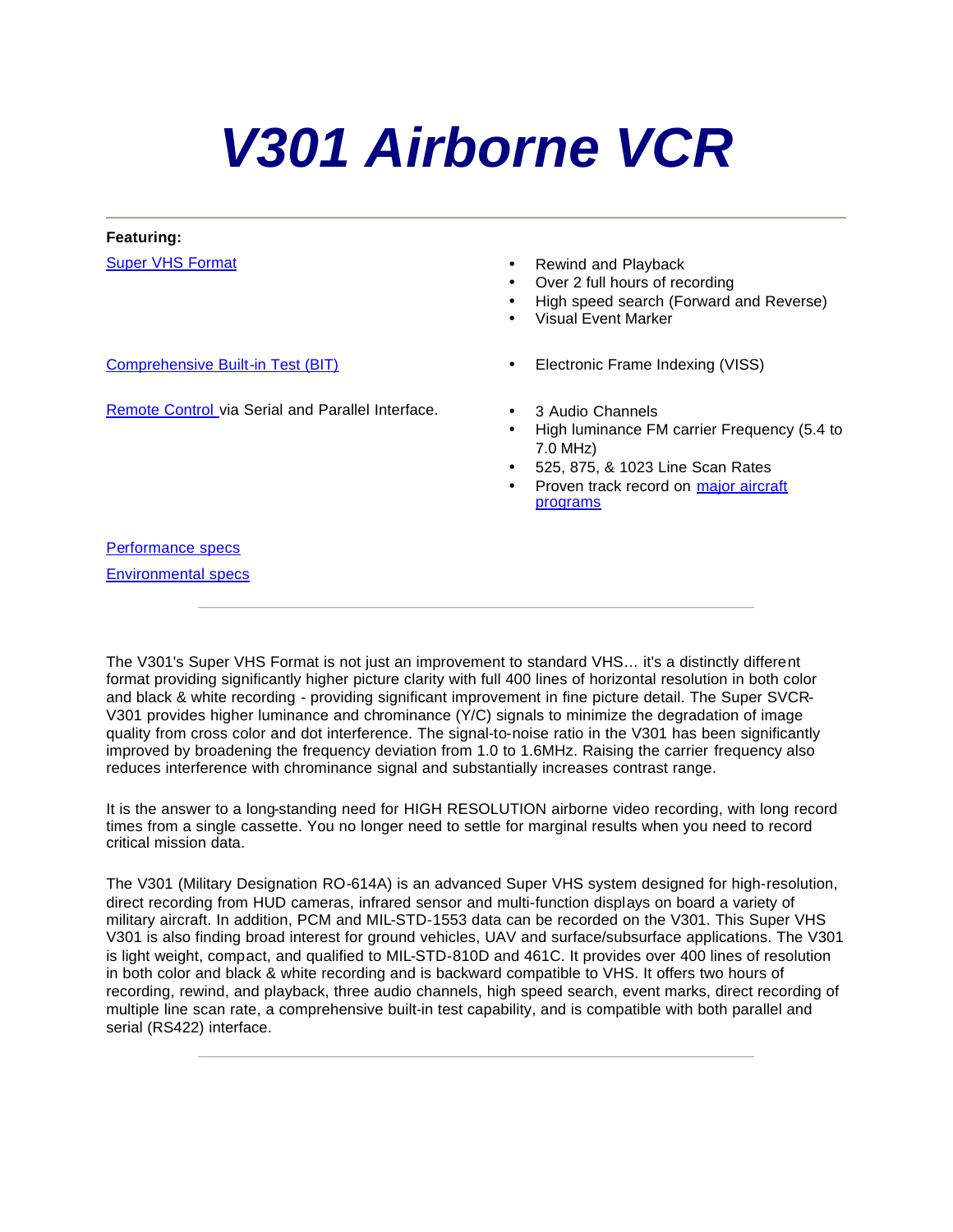#### V301 flight test aircraft include:

- $F-16$
- $E-2C$
- F/A-18C/D
- $P-3C$
- $RF-4C$
- AC-130U
- AH-1W
- AH-64D and others.

Operational programs include:

- Tornado GR4 (MLU)
- AH-1W Marine Upgrade
- F/A-18(FMS).

The V301 is also under consideration on a number of other advanced operational programs.

| <i><b>VHS/SUPER VHS</b></i> | The V301 will record in both standard VHS and Super VHS formats. This allows |
|-----------------------------|------------------------------------------------------------------------------|
|                             | the use of existing VHS ground playback equipment until it is replaced with  |
|                             | higher resolution Super VHS equipment.                                       |

A host of full-function commercial ground playback equipment is currently available, all capable of playing cassettes recorded on the V301. Super VHS formatted tapes cannot be played on standard VHS systems; however, they can be transferred or edited down to <sup>3/4</sup>" U-matic or the standard VHS format.

#### **Built-in-test (BIT)** The V301's built-in-test (BIT) feature can be used to determine the functional status of the recorder before critical missions or for routine maintenance purposes.

When commanded, the V301 performs a self-test of the video, audio, and related tape threading and running. Approximately twenty-four (24) status messages are provided to a user through the remote control system and through on-screen displays that can be seen on a video monitor. These messages can be used to correct operator errors and help diagnose mechanical and electronic failures.

#### **Remote control** Remote control of the V301 is provided via the built-in parallel and serial control interfaces. The recorder comes standard with both a simple discrete (parallel) interface for control status indications and a serial interface for control via system databus or remote computer.

The asynchronous serial interface is available in either a current loop configuration or using the RS-422-A standard interface. All control and status functions are available on a separate connector for convenience and separation from power, video, and audio connections.

The V301's low system cost, modular construction, excellent maintainability / reliability, low tape cost and comprehensive program support, including configuration control / technical data, make the V301 the best solution for improved resolution / image quality available.

**Performance Specs, Super SVCR-V301-A** *Video Recording System:* Rotary, two-head helical scan *Video Cassettes:* **Environmental Specs, Super SVCR-V301-A** The SVCR-V301-A Super VHS Video Cassette Recorder has been designed to comply with the Respective environmental requirements of Mil-Std-810D and has been satisfactorily tested to the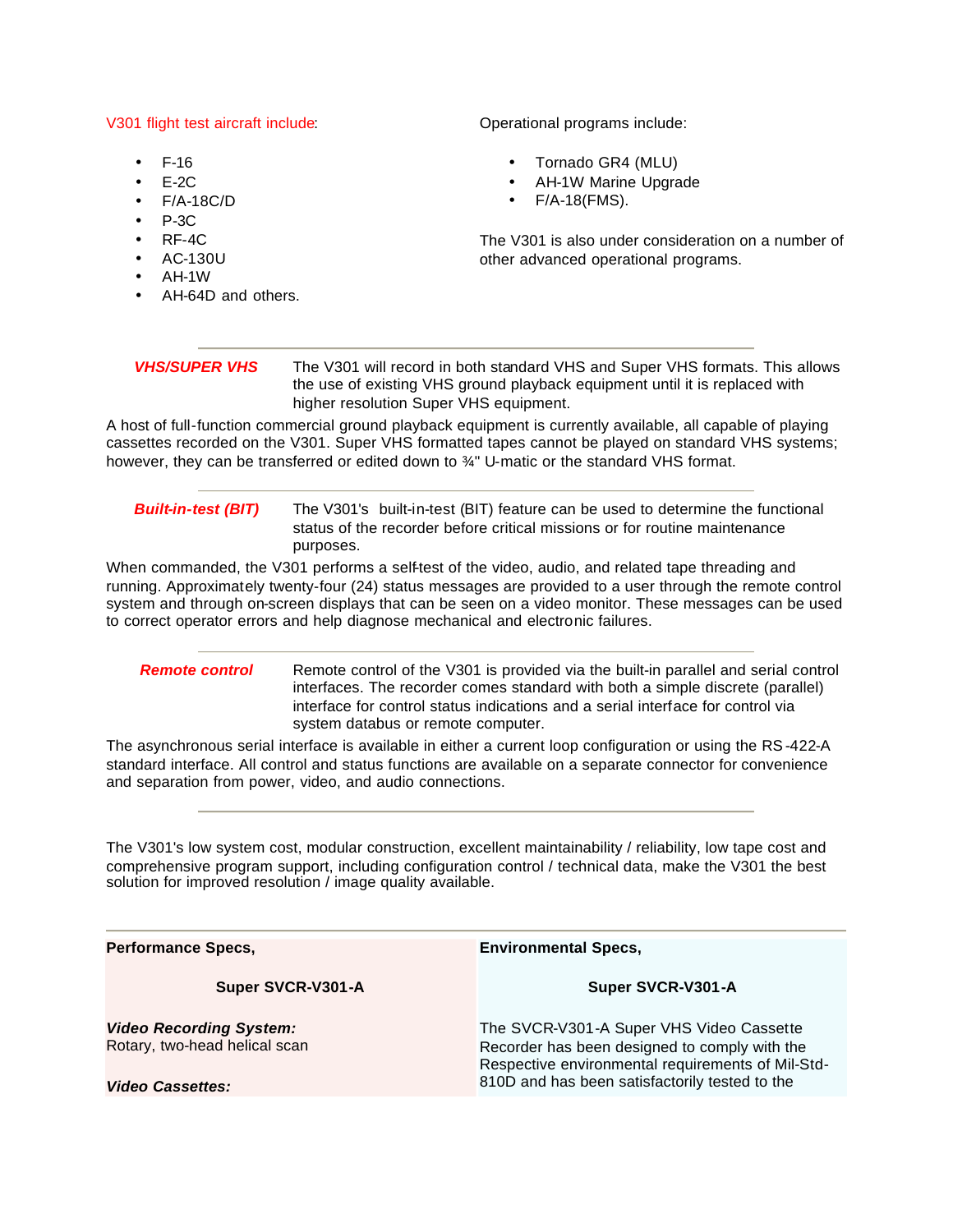S-VHS video cassette; VHS video cassette

#### *Video Signal (input/output):*

- Super VHS Separated Y/C color video signal -40C (with heaters) Method 502.2 Procedure II (Y/C 358)
- NTSC standard color video signal(EIA RS-170-A); 525 lines/frame, 30 frames/sec, 60 fields/sec
- EIA standard B/W video signal (EIA RS-330, RS-343-A); 525-1023 lines/frame, 30 frames/sec, 60 fields/sec

#### *Video Input Level:*

1. VBS (Composite) and Y (VS) 1.0 Vp-p 75 ohm balanced. 2. C358 (3.58 MHz Chroma Signal) 0.143 -0.572 Vpp (at burst level) 75 ohm balanced

#### *Video Output Level:*

1. VBS (Composite) and Y (VS) 1.0 Vp-p 75 ohm unbalanced. 2. C358 (3.58 MHz Chroma Signal) 0.286 Vp-p (at burst level) 75 ohm unbalanced

#### *Horizontal Resolution:*

Greater than 400 lines in S-VHS mode; Greater than 240 lines in VHS mode

#### *Audio Recording System:*

Hi-fi audio: Helical scan FM, Deep-layer recording, 80 Hz-20KHz. 2 Channels Normal audio: AC bias recording. 80Hz -8KHz 1 channel

#### *Audio Input Level:*

1.1 Vp-p 10K ohm balance for both hi-fi and normal audio

#### *Audio Output Level:*

1.1 Vp-p 600 ohm balances for both hi-fi and normal audio

#### *Tape Speed:*

1.315 in/sec (33.4mm/sec) Recording Playback Time: 120 minutes (ST-120 cassette for S-VHS, T-120 cassette for VHS)

#### *Power:*

28VDC, less than 33 Watts

#### *Heaters:*

115VAC 400 Hz, 120 Watts, 28VDC, 60 Watts

following procedures:

#### *Operating Temperature:*

+55C Continuous, +71C Intermittent, Method 501.2

# *Storage Temperature:*

-55C to +85C, Method 501.2 and Method 502.2, Procedure I

#### *Temperature Shock:*

-57C to +71C, Method 503.2

#### *Altitude:*

To 50,000 ft, Method 500.2, Procedure II

#### *Explosion:*

To 50,000 ft, Method 511.2, Procedure I

#### *Humidity:*

95%, 10 days, Method 507.2, Procedure III

#### *Salt Fog:*

48 Hours, 5% salt solution, Method 5093.2, Procedure I

#### *Rain:* MIL-STD-810C, Method 510.1, Procedure I

### *Sand & Dust:*

MIL-STD-810C, Method 510.1

#### *Vibration:*

Random Functional 5.3 G rms, Method 514.3, Category 5, Procedure I Endurance 15.0 G rms, Method 514.3, Category 5, Procedure I Gunfire 4000 & 6000 round s per minute, method 519.3

#### *Acceleration:*

Operational 9 G, Method 513.3 Procedure I Structural 13.5 G, Method 513.3, Procedure I

#### *Shock:*

Operational 15G, 11 ms sawtooth, Method 516.3, Procedure I Crash safety 40G, 11 ms sawtooth, Method 516.3, Procedure V

#### *EMI:*

MIL-STD-461C & 462 Notice 6